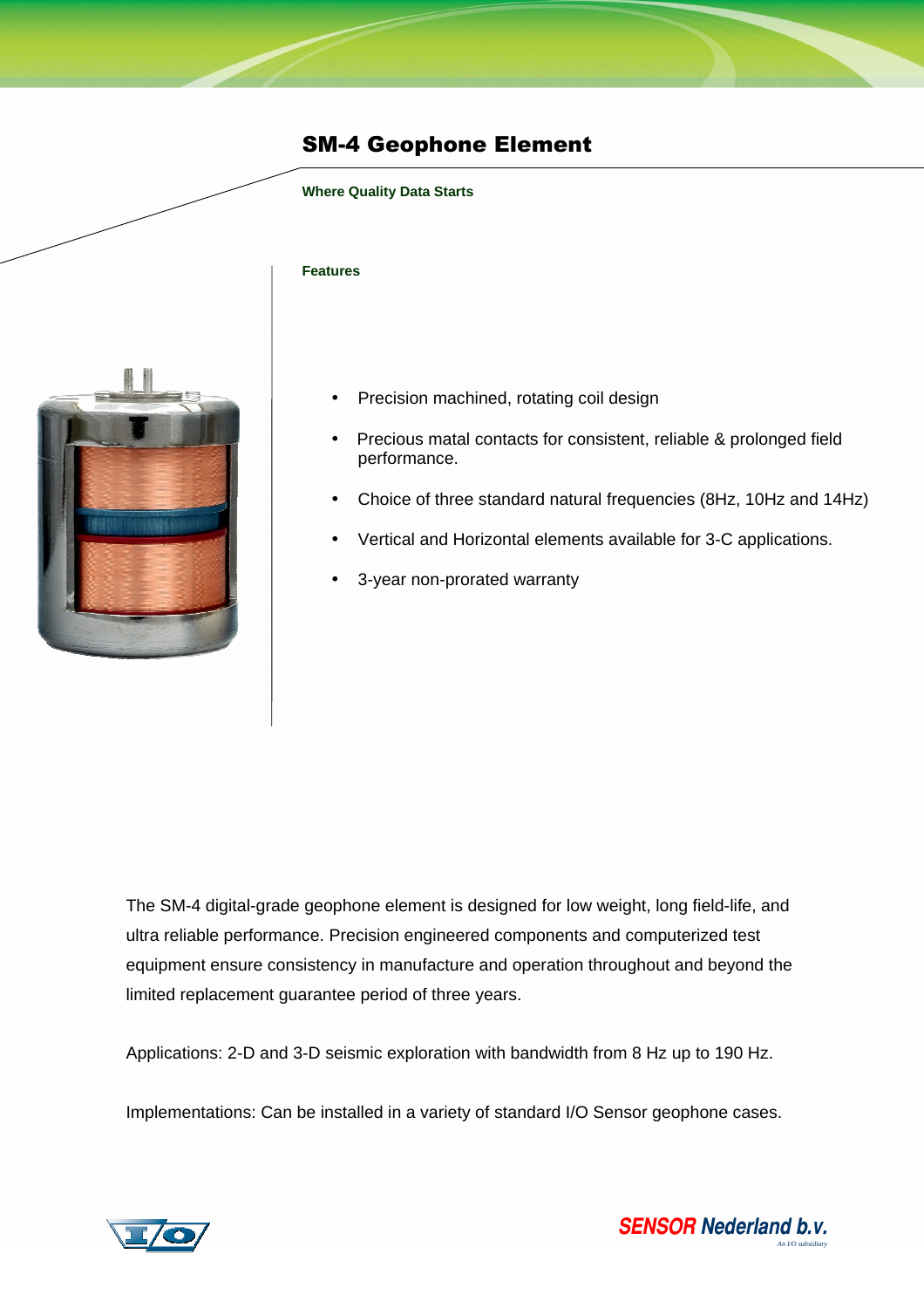# Specifications: SM-4 Geophone Elements

| Frequency                                                                                           | <b>SM-4/U-B 8 Hz</b>                                                                       | SM-4/U-B 10 Hz                        | <b>SM-4/U-B 14 Hz</b>                 |                                   |
|-----------------------------------------------------------------------------------------------------|--------------------------------------------------------------------------------------------|---------------------------------------|---------------------------------------|-----------------------------------|
| Natural frequency<br>Tolerance                                                                      | 8 Hz<br>± 6.3%                                                                             | 10 Hz<br>± 5%                         | 14 Hz<br>± 5%                         |                                   |
| Maximium tilt angle for specified Fn<br>Typical spurious frequency                                  | $20^{\circ}$<br>160 Hz                                                                     | $25^{\circ}$<br>180 Hz                | $25^\circ$<br>190 Hz                  |                                   |
| <b>Distortion</b><br>Distortion coil to case velocity with                                          | $< 0.2\%$                                                                                  | $< 0.2\%$                             | $< 0.2\%$                             |                                   |
| 17.78mm/s (0.7 in/s) p.p.<br>Distortion measurement frequency<br>Max tilt angle for distortion spec | 12 Hz<br>$15^{\circ}$                                                                      | 12 Hz<br>$20^{\circ}$                 | 14 Hz<br>$20^{\circ}$                 |                                   |
| <b>Damping</b>                                                                                      |                                                                                            |                                       |                                       |                                   |
| Open circuit damping<br>Damping calibration shunt resistance                                        | 0.315<br>2,257 $\Omega$                                                                    | 0.25<br>1,339 $\Omega$                | 0.18<br>645 $\Omega$                  |                                   |
| Damping with shunt<br>Tolerance with shunt                                                          | 0.6<br>± 5%                                                                                | 0.6<br>± 5%                           | 0.6<br>$\pm$ 5 %                      |                                   |
| <b>Sensitivity</b><br>Sensitivity                                                                   | 28.8 V/m/s                                                                                 | 28.8 V/m/s                            | 28.8 V/m/s                            | (0.73 V/in/s)                     |
| Tolerance<br><b>RtBcfn</b>                                                                          | $± 5\%$<br>$6,000 \Omega$ Hz                                                               | $± 5\%$<br>$6,000 \Omega$ Hz          | $± 5\%$<br>$6,000 \Omega$ Hz          |                                   |
| Moving mass<br>Max coil excurstion p.p.                                                             | 11 <sub>g</sub><br>$2 \, \text{mm}$                                                        | 11 <sub>g</sub><br>$2 \, \text{mm}$   | 11 <sub>g</sub><br>2 mm               | (0.38 oz)<br>$(0.08 \text{ in})$  |
| <b>Coil Resistance</b><br>Standard                                                                  | 375 Ω                                                                                      | 375 Ω                                 | 375 Ω                                 |                                   |
| Tolerance                                                                                           | $+/- 2.5 \%$                                                                               | $+/- 2.5 \%$                          | $+/- 2.5 \%$                          |                                   |
| <b>Physical Characteristics</b><br><b>Diameter</b>                                                  | 25.4 mm                                                                                    | 25.4 mm                               | 25.4 mm                               | (1 in)                            |
| Height<br>Weight                                                                                    | 32 mm<br>74 g                                                                              | 32 mm<br>74 g                         | 32 mm<br>74 g                         | $(1.26 \text{ in})$<br>(2.6 oz)   |
| Operating temperature range                                                                         | -40 $^{\circ}$ C to +100 $^{\circ}$ C                                                      | -40 $^{\circ}$ C to +100 $^{\circ}$ C | -40 $^{\circ}$ C to +100 $^{\circ}$ C | $(-40^{\circ}F to +212^{\circ}F)$ |
| <b>Warranty Period*</b>                                                                             | 3 years                                                                                    | 3 years                               | 3 years                               |                                   |
|                                                                                                     | * Warranty excludes damage caused by high voltage and physical damage to the element case. |                                       |                                       |                                   |
|                                                                                                     | All parameters are specified at +20°C in the vertical position unless otherwise stated.    |                                       |                                       |                                   |
|                                                                                                     |                                                                                            |                                       |                                       |                                   |
|                                                                                                     |                                                                                            |                                       |                                       |                                   |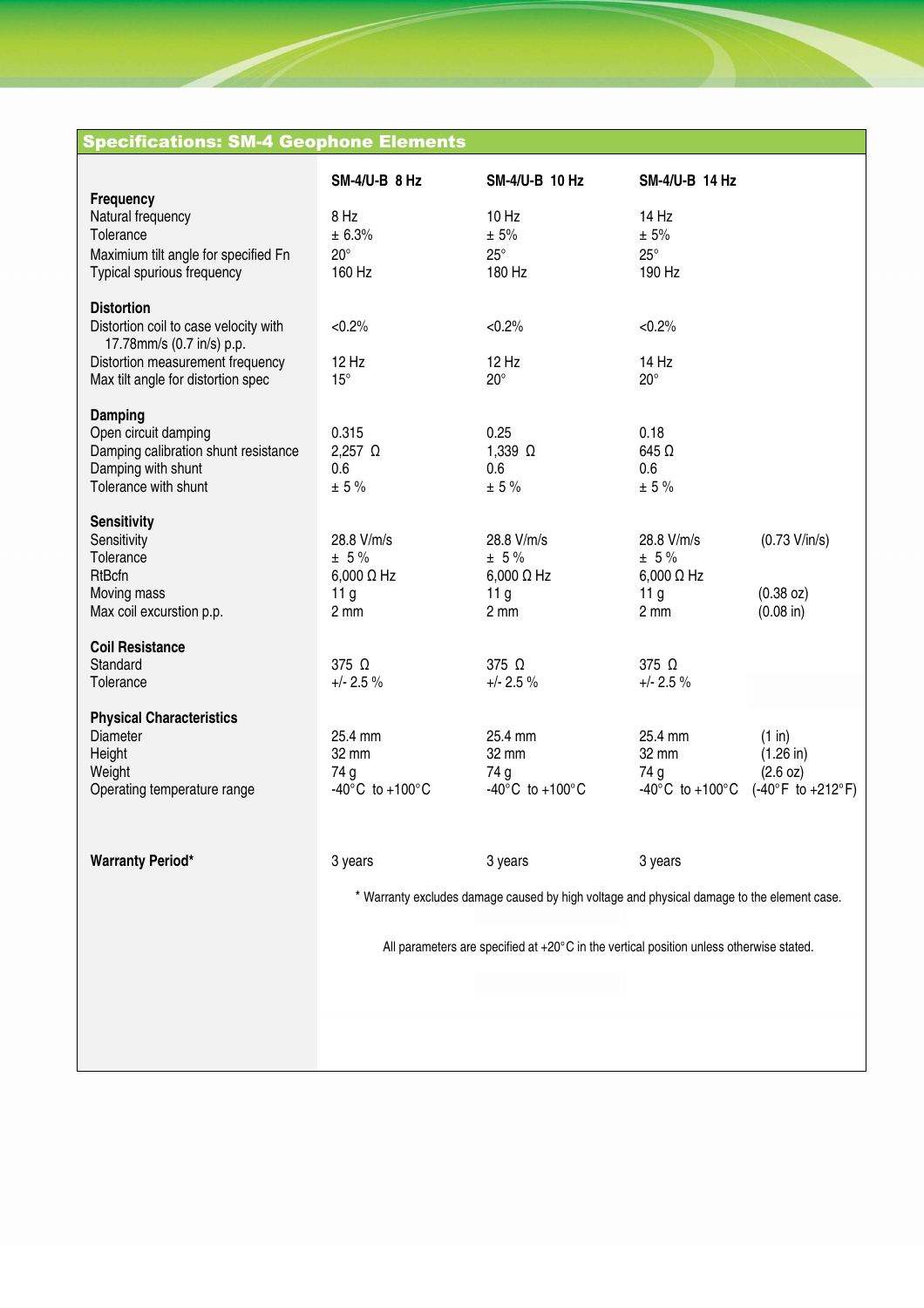## Geophone Response Curve and Phase Lag



| Web Site        |
|-----------------|
| www.geophone.co |
|                 |

Europe **Europe Europe Europe Europe England United States - Stafford, TX England England** I/O Sensor Nederland bv **Input/Output Inc.** Input/Output Inc. **Input/Output Inc.** Nederland bv www.geophone.com Fax +31 71 561 7145 Fax +1 281 879 3626 Fax +44 1603 415143 www.i-o.com

 $SM-4/S/B 375 Ω$ <br> $SM-4/H/B 375 Ω$ <br> $1004040$ <br> $1004070$ 

 $\mathsf{SM}\text{-}4/\mathsf{U}/\mathsf{B}$  375 Ω 1004030 1004030 1004110 1004190 1004190<br> $\mathsf{SM}\text{-}4/\mathsf{S}/\mathsf{B}$  375 Ω 1004050 1004050 1004120

SM-4/H/B 375 Ω 1004040 1004040 1004070 1004210

Phone +31 71 560 1234 Phone +1 281 933 3339 Phone +44 1603 481020

1000

1000

1000